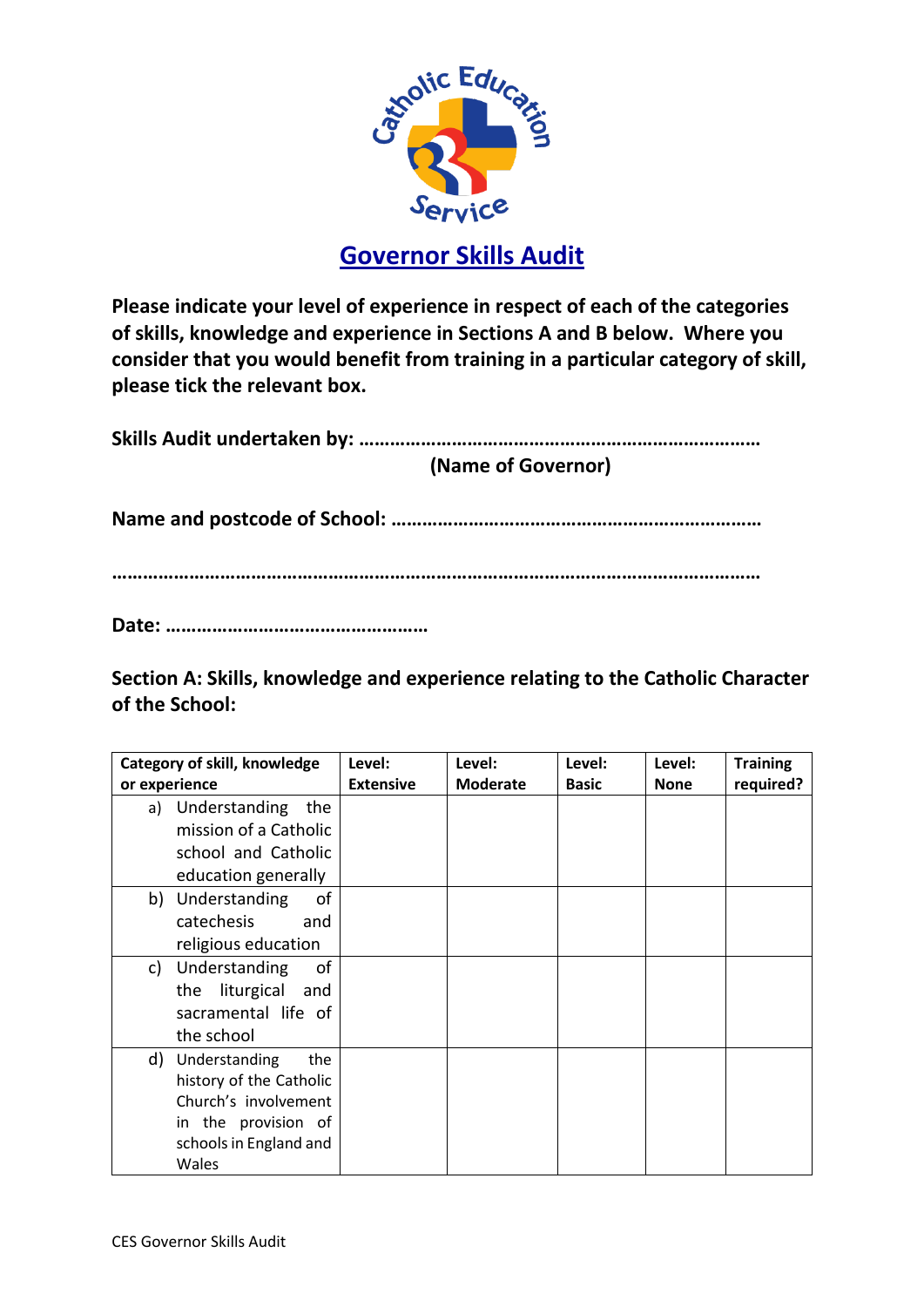

|    | e) Ecclesiology:<br>understanding<br>the<br>role of the Bishop and<br>the Trustees and the<br>body's<br>governing<br>relationship<br>with<br>them |  |  |  |
|----|---------------------------------------------------------------------------------------------------------------------------------------------------|--|--|--|
| f) | Ability to evaluate the<br>Catholic life of the<br>school                                                                                         |  |  |  |

#### **Section B: General and specialist skills, knowledge or experience:**

| Category of skill. Knowledge or       | Level:           | Level:          | Level:       | Level:      | <b>Training</b> |
|---------------------------------------|------------------|-----------------|--------------|-------------|-----------------|
| experience                            | <b>Extensive</b> | <b>Moderate</b> | <b>Basic</b> | <b>None</b> | required?       |
| Governance                            |                  |                 |              |             |                 |
| Experience of<br>a)<br>governance     |                  |                 |              |             |                 |
| (including in any other sector)       |                  |                 |              |             |                 |
| b)<br>Chairing                        |                  |                 |              |             |                 |
| Leadership<br>c)                      |                  |                 |              |             |                 |
| d)<br>Taking meeting minutes          |                  |                 |              |             |                 |
| <b>Staff Matters</b>                  |                  |                 |              |             |                 |
| HR expertise<br>e)                    |                  |                 |              |             |                 |
| Experience of staff recruitment<br>f) |                  |                 |              |             |                 |
| Performance management and<br>g)      |                  |                 |              |             |                 |
| appraisal of (i) staff and/or (ii)    |                  |                 |              |             |                 |
| organisation                          |                  |                 |              |             |                 |
| Data                                  |                  |                 |              |             |                 |
| and/or<br>ICT<br>management<br>h)     |                  |                 |              |             |                 |
| information systems                   |                  |                 |              |             |                 |
| Data analysis<br>i)                   |                  |                 |              |             |                 |
| Knowledge of<br>j)<br>of<br>sources   |                  |                 |              |             |                 |
| relevant information/data e.g.        |                  |                 |              |             |                 |
| Raiseonline, Ofsted's<br>Data         |                  |                 |              |             |                 |
| Dashboard<br>other<br>and             |                  |                 |              |             |                 |
| educational<br>software               |                  |                 |              |             |                 |
| programmes                            |                  |                 |              |             |                 |
| <b>Community Matters</b>              |                  |                 |              |             |                 |
| Community relations<br>k)             |                  |                 |              |             |                 |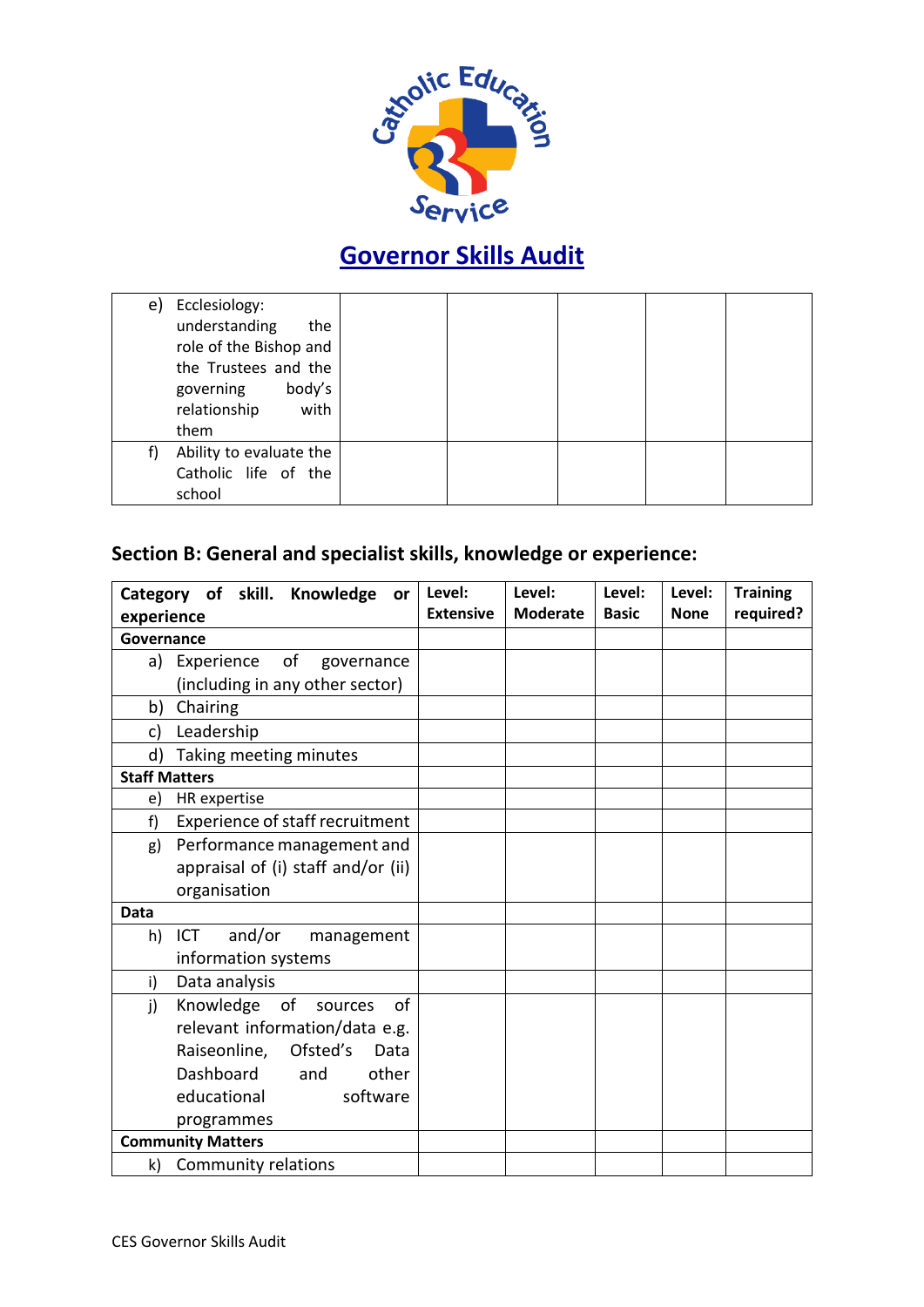

| I) | Knowledge of school and local               |  |  |  |
|----|---------------------------------------------|--|--|--|
|    | community                                   |  |  |  |
|    | m) Knowledge<br>of<br>the                   |  |  |  |
|    | local/regional economy<br>and               |  |  |  |
|    | local government                            |  |  |  |
|    | n) Parents perspective: current of          |  |  |  |
|    | the school                                  |  |  |  |
|    | o) Networks/alliances                       |  |  |  |
|    | <b>Handling Conflict</b>                    |  |  |  |
|    | p) Conflict resolution                      |  |  |  |
|    | q) Handling<br>complaints,                  |  |  |  |
|    | grievances and appeals                      |  |  |  |
|    | Skills particular to an educational setting |  |  |  |
| r) | Experience of an educational                |  |  |  |
|    | setting                                     |  |  |  |
| s) | Teaching and pedagogy                       |  |  |  |
| t) | Safeguarding                                |  |  |  |
| u) | SEN and disability                          |  |  |  |
| v) | Phase                                       |  |  |  |
|    | primary/nursery/secondary/FE                |  |  |  |
|    | and HE                                      |  |  |  |
|    | w) School in category                       |  |  |  |
|    | <b>Professional Skills</b>                  |  |  |  |
| X) | Financial                                   |  |  |  |
|    | management/accountancy                      |  |  |  |
| y) | Legal                                       |  |  |  |
|    | Other skills, knowledge and experience      |  |  |  |
| z) | Strategic planning                          |  |  |  |
|    | aa) Coaching/mentoring<br>and/or            |  |  |  |
|    | continued<br>professional                   |  |  |  |
|    | development                                 |  |  |  |
|    | bb) Communication<br>skills,                |  |  |  |
|    | including listening                         |  |  |  |
|    | and/or<br>cc) Problem<br>solving            |  |  |  |
|    | creativity                                  |  |  |  |
|    | dd) Negotiation and mediation               |  |  |  |
|    | ee) Ability to influence                    |  |  |  |
|    | ff) Ability to work as part of a            |  |  |  |
|    | team                                        |  |  |  |